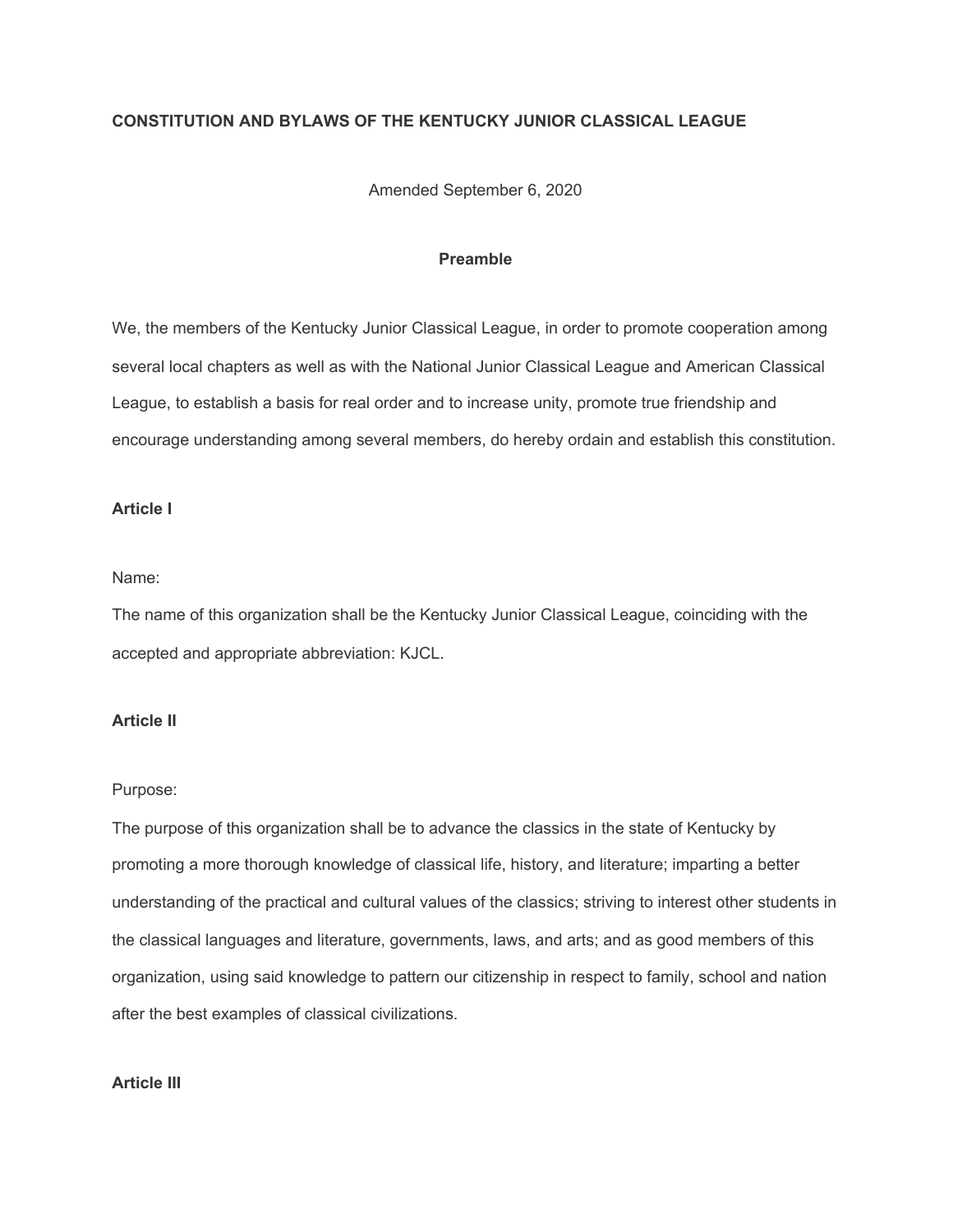Authority for Operation:

Section 1. This constitution, in conjunction with the Bylaws of the Kentucky Junior Classical League, shall be the authority for the operation of this organization.

Section 2. Parliamentary Authority: Robert's Rules of Order shall be the official Parliamentary Authority and shall be viewed as official on any matters not directly dealt with in any of the sources stated in Article III, Section 1.

Section 3. American Classical League: The Committee on the National Junior and Senior Classical Leagues is a standing committee of the American Classical League; and no section of this constitution or its bylaws shall be construed in any way so as to conflict with the constitution, bylaws, or acts of the American Classical League, the parent organization of the Kentucky Junior Classical League. The American Classical League Constitution and Bylaws govern the appointment of members of the Committee on the National Junior Classical League and National Senior Classical Leagues.

Section 4. Executive Board: The Kentucky Junior Classical League Executive Board

includes all state chairs, state officers, and local chairs in attendance; in applicable years it shall also include any auxiliary officers and only in respect to rights (not responsibilities) shared by all board members, any Kentucky delegate serving on the NJCL Executive Board. The Executive Board shall act as an agent through which Kentucky Junior Classical League business between conventions may be conducted. The Kentucky Junior Classical League President shall act as chair at all meetings.

**Article IV**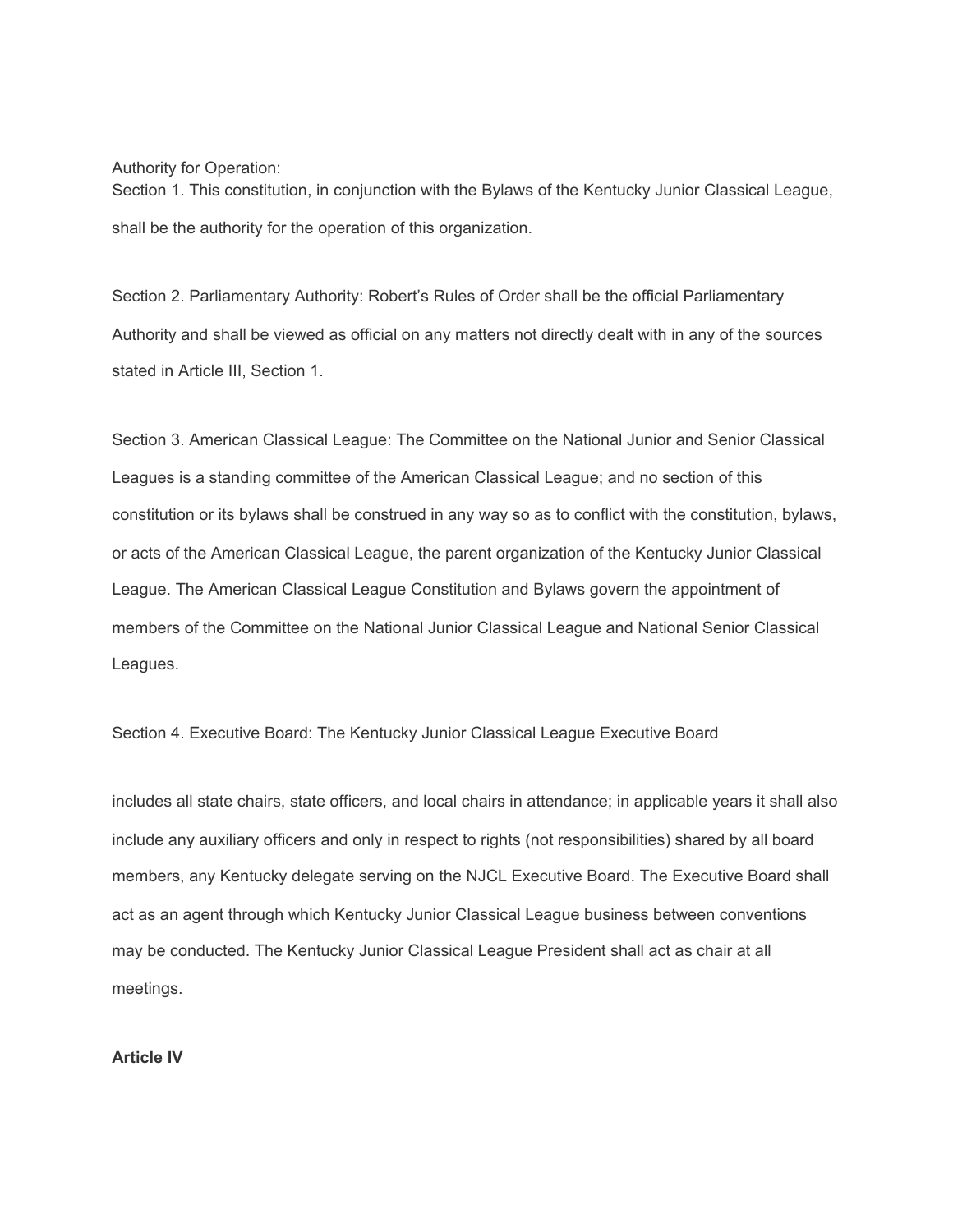#### Membership:

Section 1. Individual Membership: Individual membership in this organization shall be granted to any student of the classics who is properly enrolled and a member in good standing with his/her chapter. Section 2. Local Chapters: Local chapters shall be made up of eligible students within a school. The chapter must remain in good standing (Article IV: Section 3) with the Kentucky Junior Classical League in order to be considered an active chapter and be involved in convention, elections, et cetera. Each chapter shall have a qualified sponsor.

Section 3. Good Standing: Local chapters shall be admitted to the Kentucky Junior Classical League upon proper payment of annual dues, which are to be a set amount per chapter plus individual member dues. Both chapter and individual member dues shall be set by the Kentucky Junior Classical League Executive Board (A suggested dues change shall be ratified with a two thirds majority vote of the Executive Board).

Section 4. Sponsors:

Part A.

A local chapter must be sponsored by a Latin teacher, a teacher of the classical humanities, or another adult high school graduate who is of legal age according to the Commonwealth's statutes

and who resides in the vicinity.

#### Part B.

Good standing of sponsors: A sponsor must be a member of the American Classical League, Responsible for his/her chapter's activities, and accountable for the welfare of his/her chapter's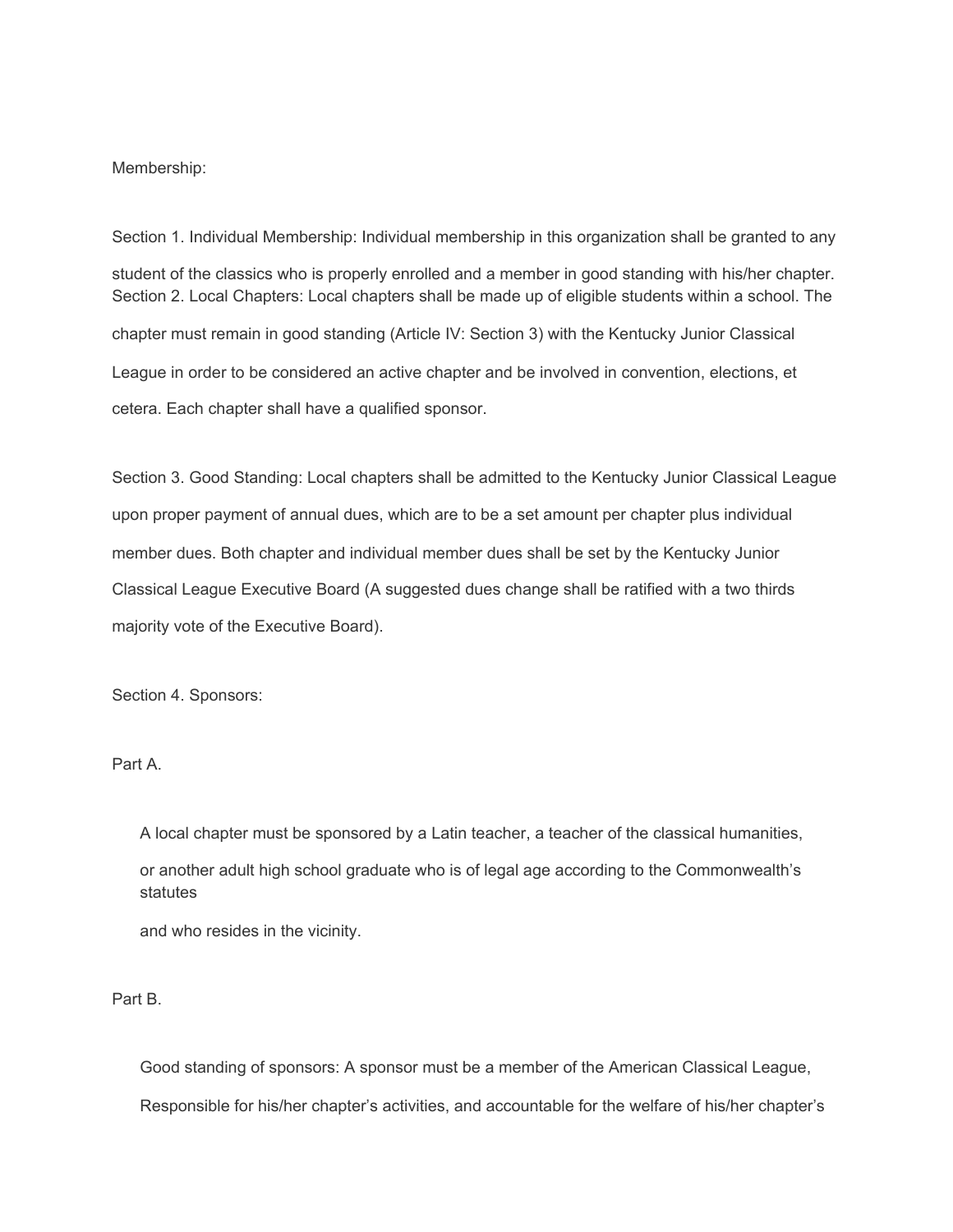members during any chapter activity in which some or all may participate.

Section 5. MembersatLarge: Students of the classics in the state of Kentucky who are unable to join a local chapter because such a local chapter does not exist may apply to the State Chair for membership in the Kentucky Junior Classical League.

#### **Article V**

State Officers:

Section 1. State Officers Defined: Part A.

> Permanent Offices: A permanent office is one that MUST be filled; if there are less than two prefiled candidates for a permanent office, a state of emergency shall be called for by the Parliamentarian during the first general assembly of convention. The permanent elected officers of this organization shall be the following: President, First Vice President, Second Vice President,

Communications Coordinator, Parliamentarian, and Historian.

Part B.

Auxiliary Offices: An Auxiliary office is one that a qualified person may prefile for and, upon being elected to the auxiliary office, shall serve as any other officer and have full rights AND responsibilities of being a member of the Kentucky Junior Classical League Executive Board. No state of emergency shall ever be declared for an auxiliary office; if the Kentucky Junior Classical League Body elects no person to an auxiliary office, the newly elected parliamentarian shall accept applications for the office and the Executive Board shall name a qualified person at their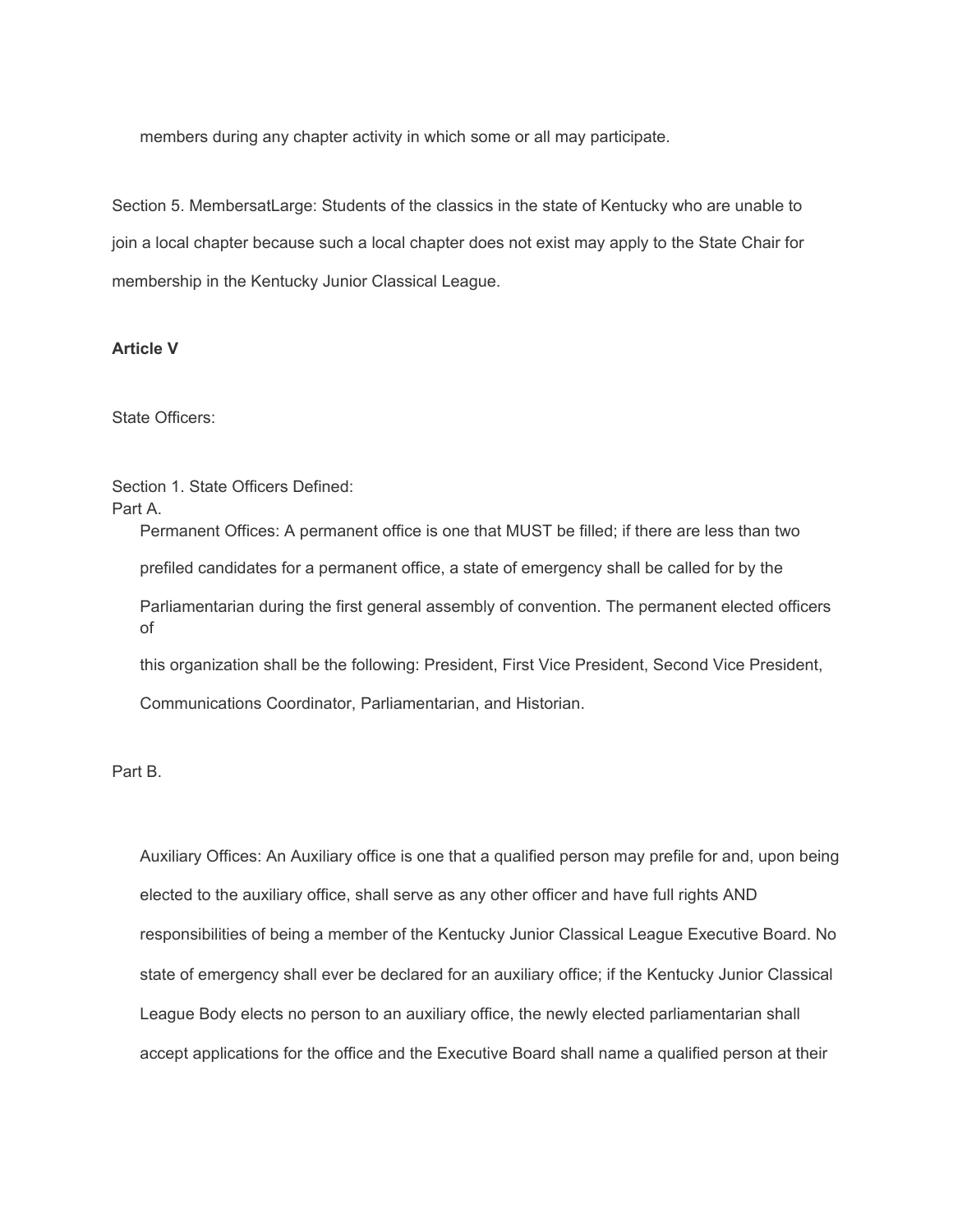first meeting. Any member already holding a Kentucky Junior Classical League office may be considered to fill the empty auxiliary office and hold it in conjunction with their permanent office; the member holding both a permanent office and an auxiliary office shall still only have one vote. The auxiliary offices which may be held in this organization shall be the following: No auxiliary offices are available at this time.

Section 2. Term of Office: The term of office for each officer shall be for one year only, from the election at the annual meeting until the next annual meeting.

Section 3. Eligible Candidates:

Part A.

 Qualifications: To be eligible to run for elective office, a candidate MUST have permission of his/her parent(s) or guardian and local sponsor, (The local sponsor(s) MUST have fulfilled Article IV,

Section 4 prior to granting said permission); MUST have attended at least one Kentucky Junior

Classical League Convention; MUST not be a postgraduate or midterm graduate; MUST be a

member of a local chapter in good standing with KJCL. A sponsor from the candidate's delegation

must be present with him/her at the Nominations Committee (in an emergency, another sponsor

present at the convention may act as a substitute sponsor for him/her with acquiescence of his/her

own sponsor).

# Part B.

Regulations: No school may prefile more than three candidates for elective office. No school may prefile more than one person for the same elective office. In the event that a current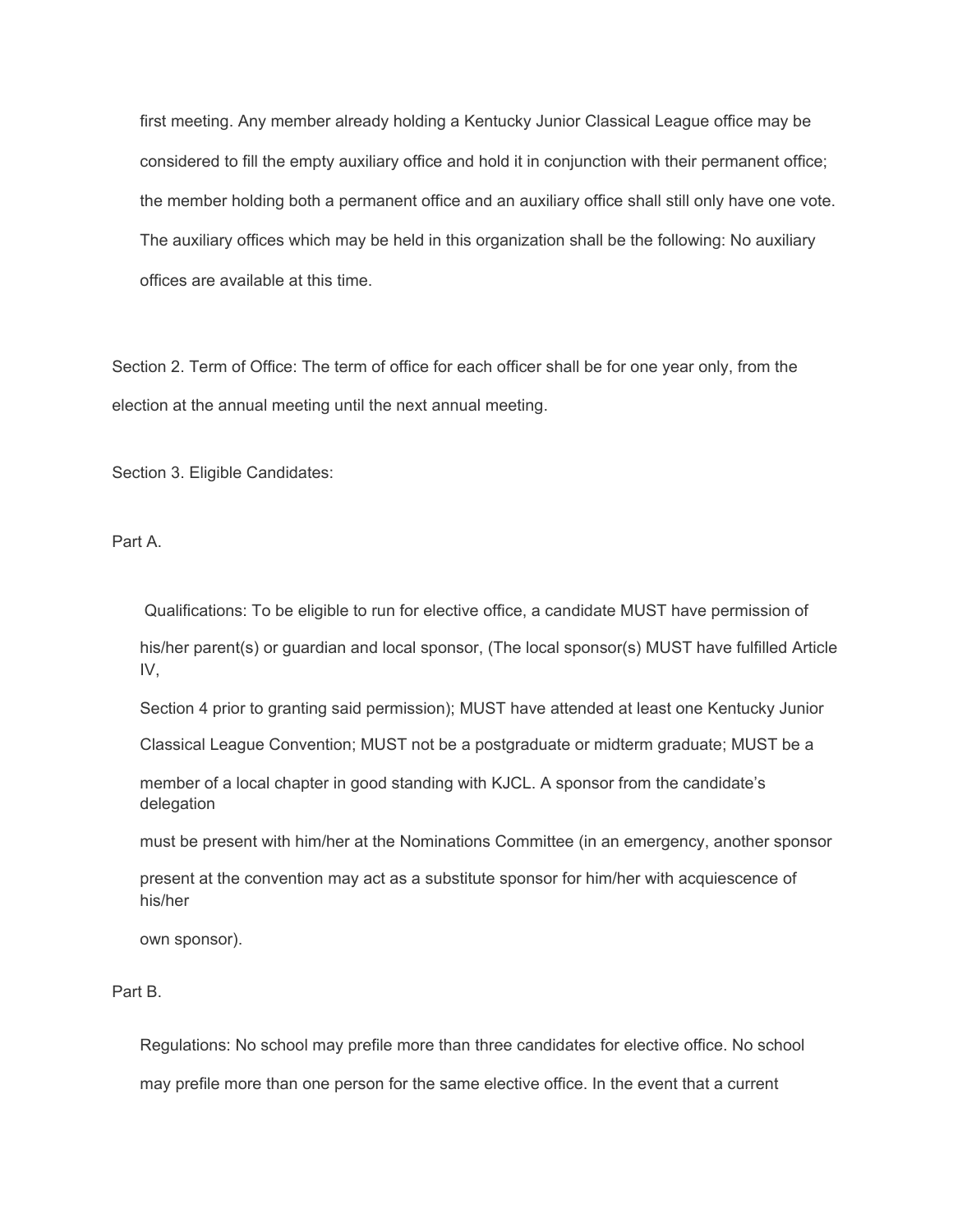Parliamentarian wishes to run for reelection, the President shall overtake all election duties at the annual convention.

Section 4. Duties of the Officers:

Part A.

Duties of all KJCL Officers:

- 1. Attendance at all officer meetings
- 2. Attendance at KJCL and NJCL Convention
- 3. Enthusiasm for Latin and the Junior Classical League

Part B.

Duties of Permanent KJCL Officers:

1. President:

- a. Serves as chair of the KJCL Executive Board
- b. Works with the State Chair to prepare agendas for all meetings
- c. Stays aware of the activities of KJCL Officers, and offers assistance where appropriate
- d. Maintains correspondence with all members of the Executive Board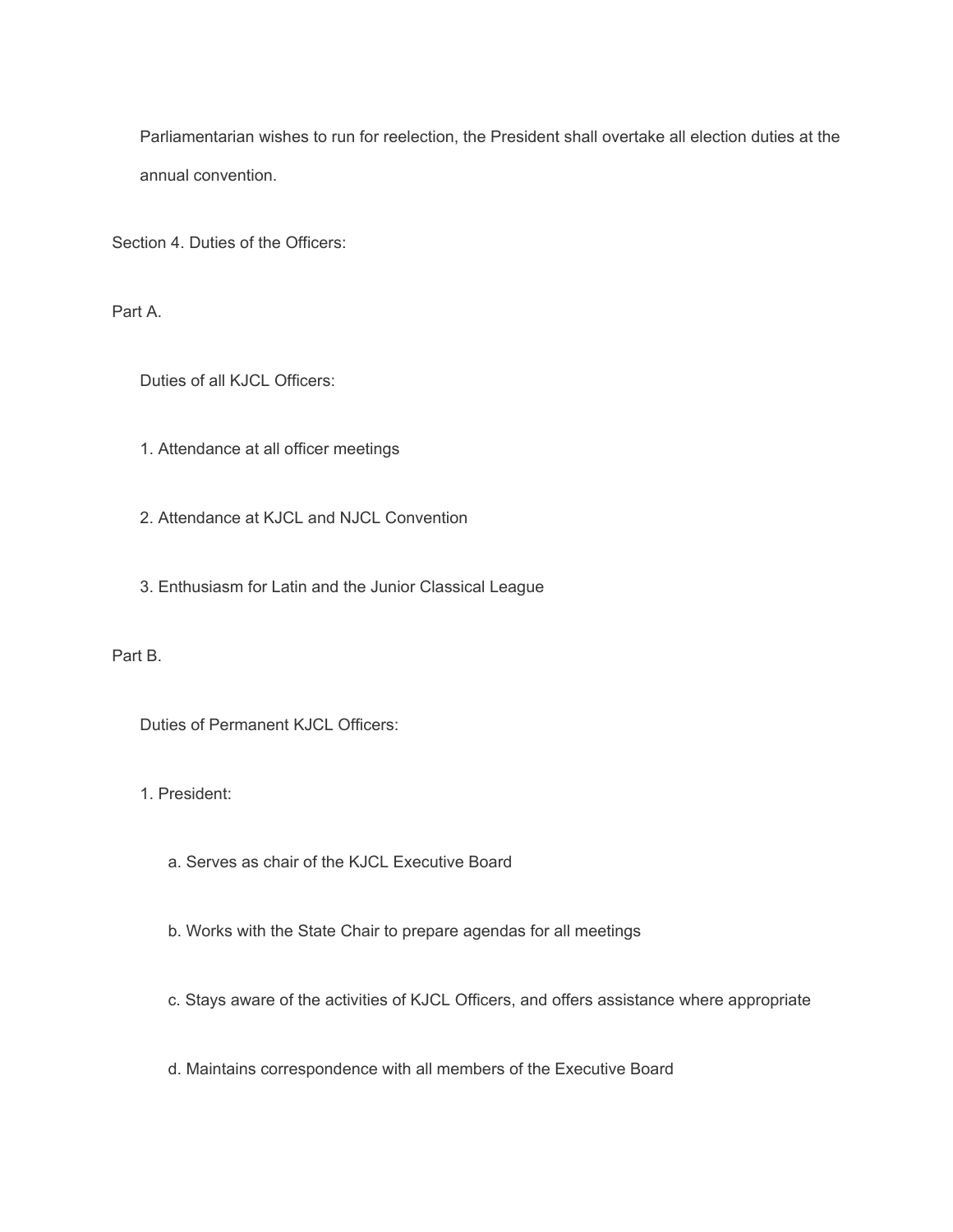e. Promotes the activities of the KJCL within the organization

f. Speaks on behalf of the KJCL as occasions arise, including local JCL meetings within his/her area

g. corresponds with local JCL Officers informing them of JCL activities

h. Corresponds with local JCL Newsletters

2. First Vice President:

a. Executes the duties of the President in the event of his/her inability to serve

b. Is responsible for encouraging schools to participate in the national publicity contest and, when

applicable, the state publicity contest

c. Is responsible for publicizing KJCL through state and local news media.

d. Is responsible for promotion of KJCL membership

e. Is responsible for accepting membership awards given at National Convention

3. Second Vice President:

a. Serves as a resource for local JCL officers to contact concerning suitable programs for their clubs

b. Is in charge of the Spirit Contest at Convention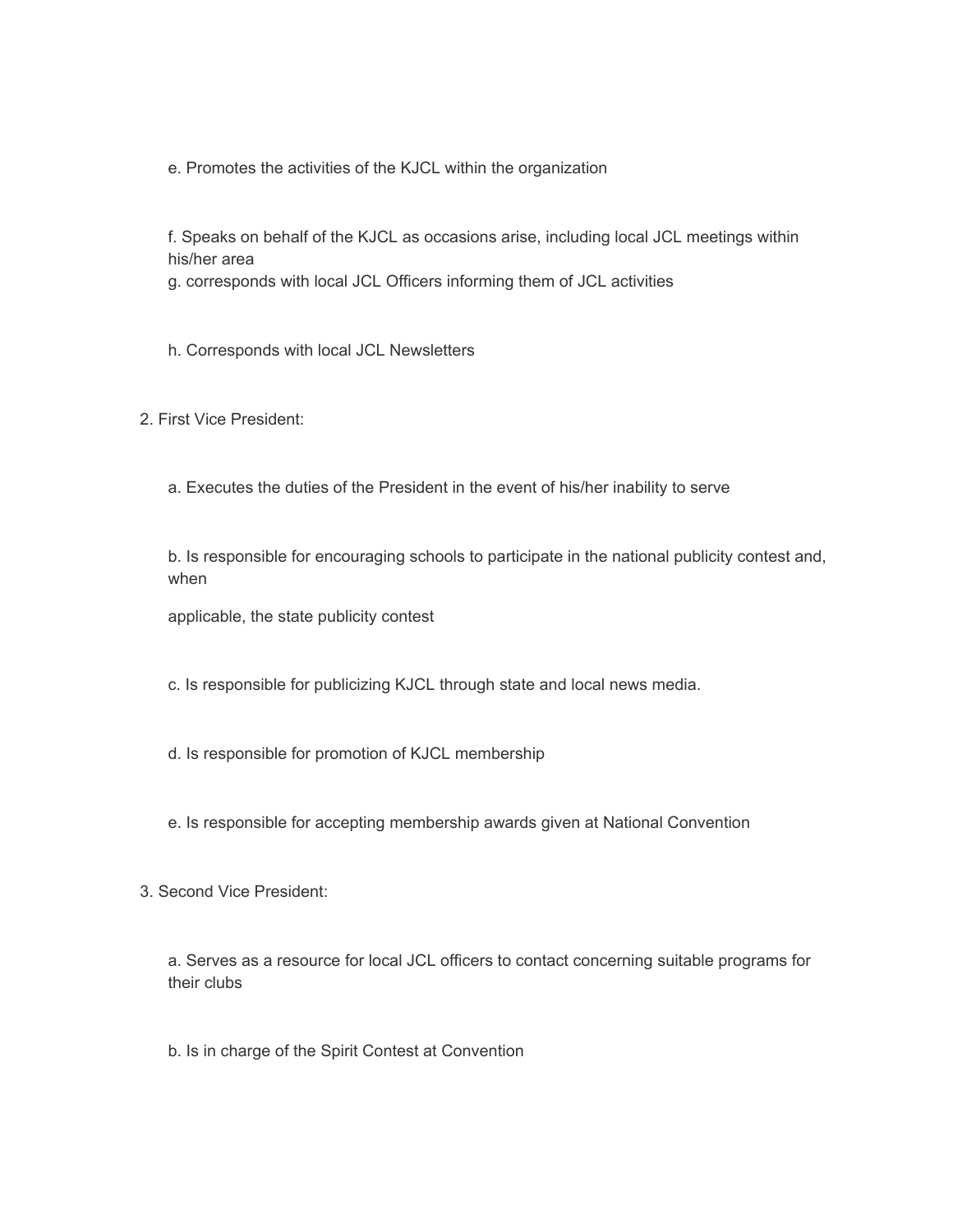c. Executes the duties of the President whenever both the president and first vice president are

unable to serve

4. Communications Coordinator:

a. Keeps an accurate record of all meetings, sends these minutes for proofreading to the KJCL

Chair, and passes them on to the succeeding Communications Coordinator

b. Keeps membership records to be passed on to the succeeding Communications **Coordinator** 

c. Keeps an accurate record of the proceedings of the annual convention, including seminars and

meetings of the Executive Board, which he/she will hand over to the KJCL Chair for proofreading

before he/she leaves the convention

d. Maintains the KJCL website and other online infrastructures

e. Administers the KJCL Website Contest and/or other technology related competitions at the state level

f. Prepares and enters the KJCL website in the NJCL Website Contest

g. Assists local chapters and/or members of the KJCL Executive Board with technology related matters

5. Parliamentarian: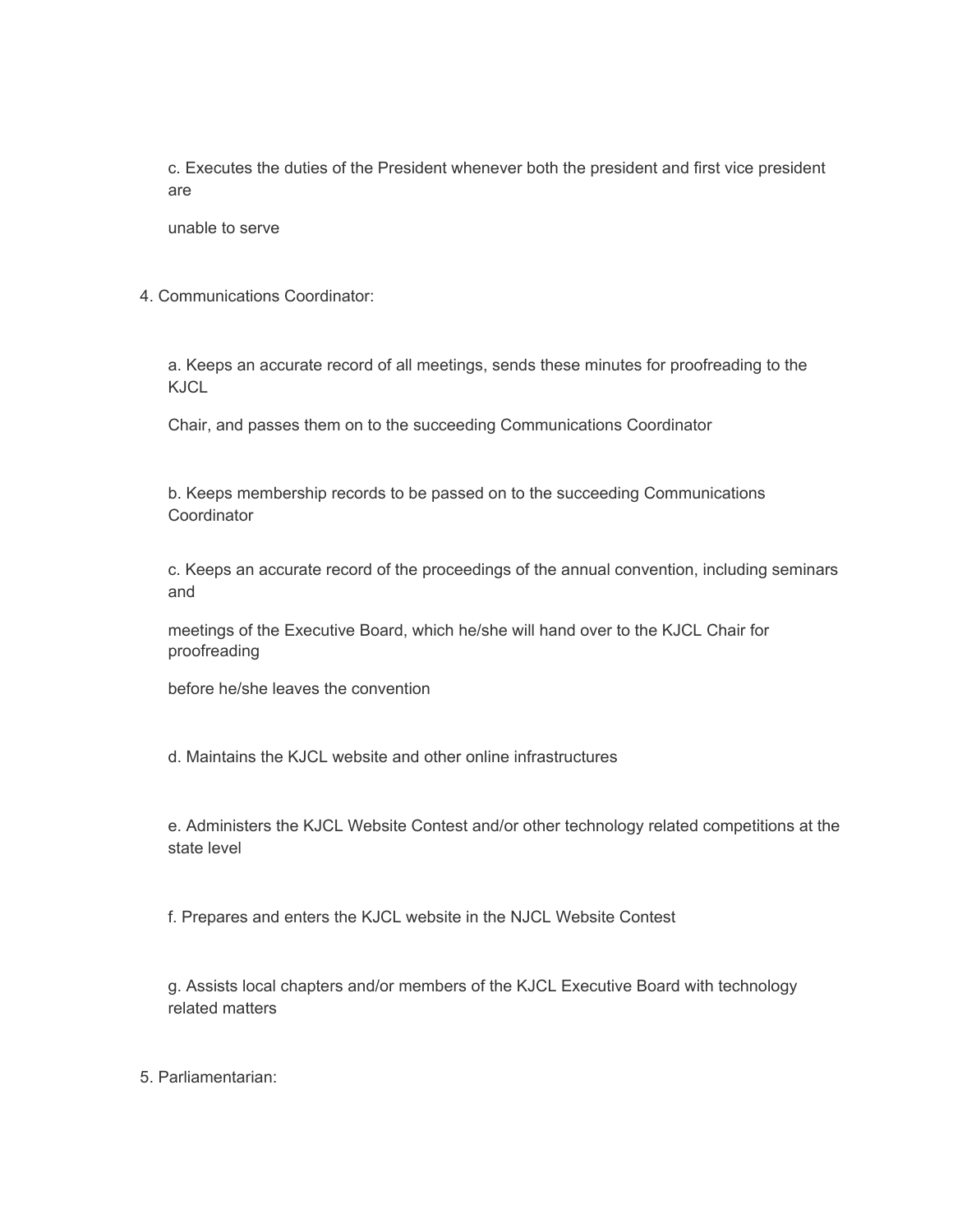a. Is responsible for and shall make all decisions concerning the correct observance of the rules of

parliamentary procedure according to this organization's parliamentary authority, which is state in

Article III, Section 2 of this constitution to be Robert's Rules of Order

b. Executes the duties of the President in the event of his/her, the First Vice Presidents, and the

Second Vice Presidents inability to serve

c. Presides at any meeting of the Kentucky Junior Classical League that involves the KJCL or NJCL

Constitution and/or Bylaws, or the election process of the KJCL or the NJCL

d. Is responsible for receiving filing papers of KJCL Candidates and/or applications for vacant KJCL

offices

e. Works with the KJCL State Chair to revise the KJCL constitution and/or its Bylaws if necessary,

subject to approval by a two thirds majority vote

7. Historian:

a. Compiles records for annuals

b. Files all Junior Classical League materials of historical interest

c. Creates and keeps a scrapbook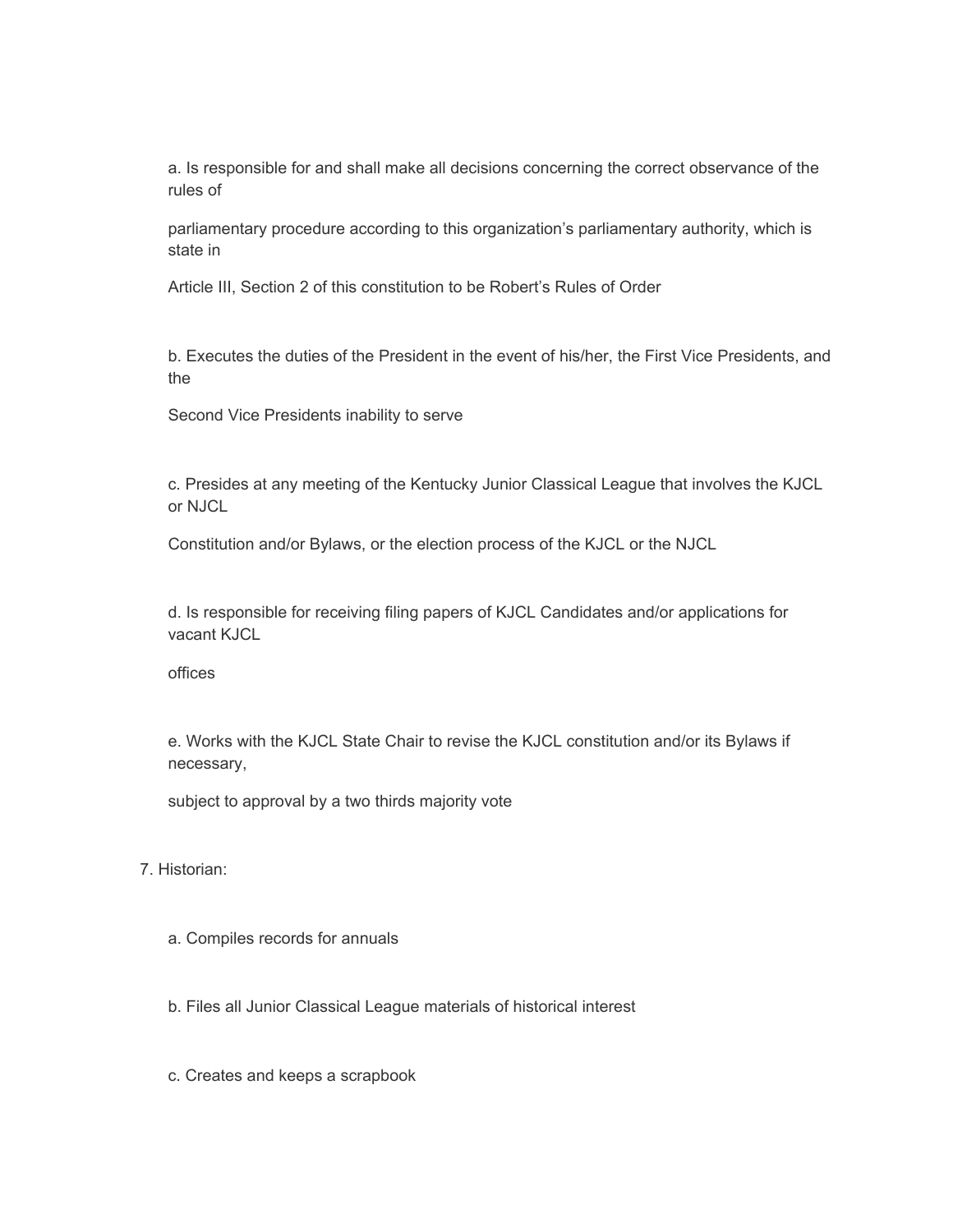d. Solicits and/or writes articles for the Torch: KY

Part C.

Duties of Auxiliary Officers: There are no auxiliary officers at this time.

Section 5. Nominations Procedures:

Part A.

Filing for Office: Any eligible person who wishes to run for Kentucky Junior Classical League office may become a prospective candidate by filing the designated forms with the state Parliamentarian before Convention.

Part B.

Nominations Committee: A candidate shall be nominated by a Nominations Committee which shall consist of two previously selected voting delegates from each chapter attending the state convention. The KJCL Parliamentarian shall serve as the chair of the Nominations Committee. All

candidates must be approved by the Nominations Committee, including those nominees who have

prefiled papers. There can be no nominations from the convention floor. In the case that there are

more than two nominations for a particular office and only one has prefiled papers, that nominee

automatically becomes one of the two candidates for the office and additional nominees will be voted

upon. When the Nominations Committee has more than two prefiled nominees for an elective office,

additional nominations will not be accepted. A vote will be taken to choose the candidates. In the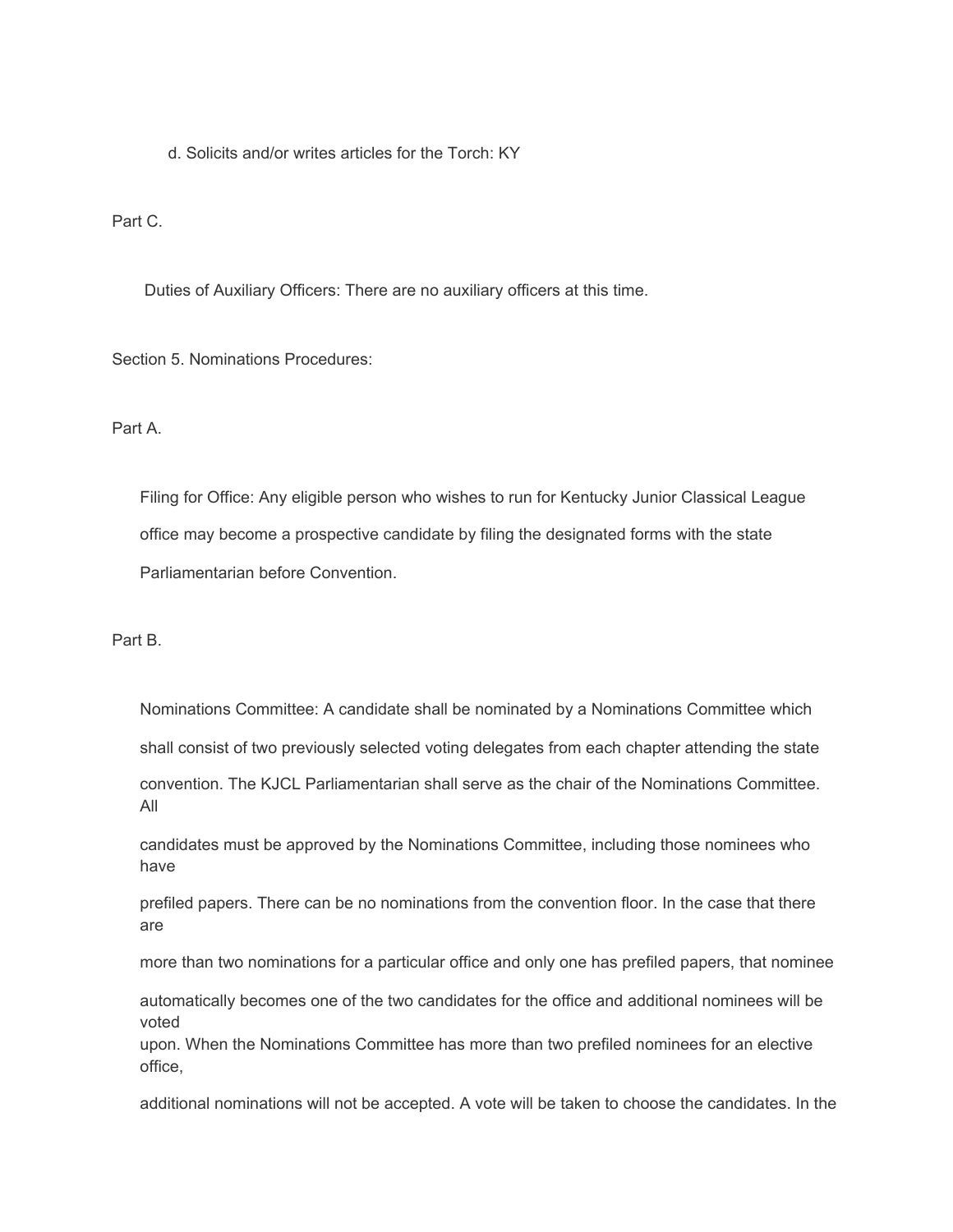case of a tie between two candidates, the KJCL parliamentarian shall cast the deciding vote. The state chair or his/her representative shall meet with the committee to act as an advisor.

Section 6. Election Procedures:

Part A.

Campaign Speeches:

1. In the Nominations Committee, if there are more than two people wishing to be a candidate for an elective office and all have prefiled, each shall give a campaign speech of not more than two minutes; if one person has prefiled for an office and more than one person wishes to run against them state of emergency, each of the non prefiled candidates shall give a campaign speech not more than two minutes; if no person has prefiled for a office and more than two people wish to run state of emergency, each person shall give a campaign not more than two minutes.

2. In a designated assembly, each candidate will make a campaign speech not more than three

minutes in length, including the introduction speaker or campaign manager's Speech. No introduction

shall be required.

3. In a designated assembly, Open Forum shall be held. Open Forum defined: A set time during

which candidates are asked previously submitted questions by the KJCL Parliamentarian; questions

may be for all candidates or simply those in pursuit of a given office.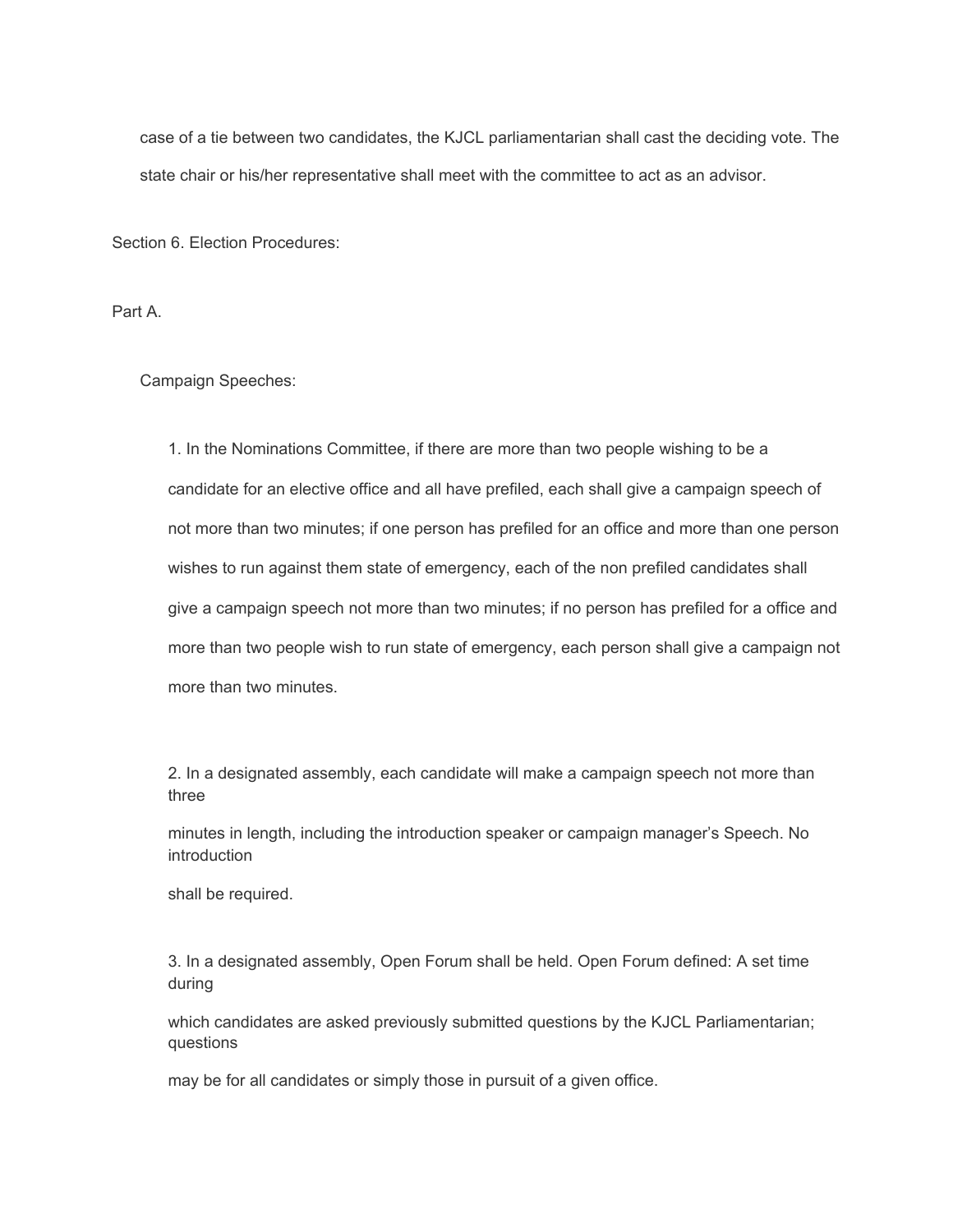Part B.

Voting Procedures: Voting delegates shall vote by a secret ballot. Each delegation which has

been represented by two delegates at Nominations Committee shall have two votes; each

delegation which has been represented by only one delegate at Nominations Committee shall have

only one vote; each delegation which has not been represented at Nominations Committee shall

have no votes. A delegation may give any number of votes they have to any candidate, this includes

splitting two votes between two candidates or withholding one or more votes. The voting delegates must vote in accordance with their delegation's decisions. Only members in good standing may

in their delegation.

## Part C.

vote

A candidate must receive a simple majority of the available votes to be elected to an office. If a candidate runs unopposed, they must receive a two thirds majority to be elected to an office.

Section 7. Vacancies:

Part A.

Should there be a vacancy in the office of President for ANY reason, the First Vice President shall become President, and the new President, with the concurrence of the Executive Board, shall

name a qualified person to serve as First Vice President for the remainder of the term. The

Executive Board may choose to accept applications for First Vice President.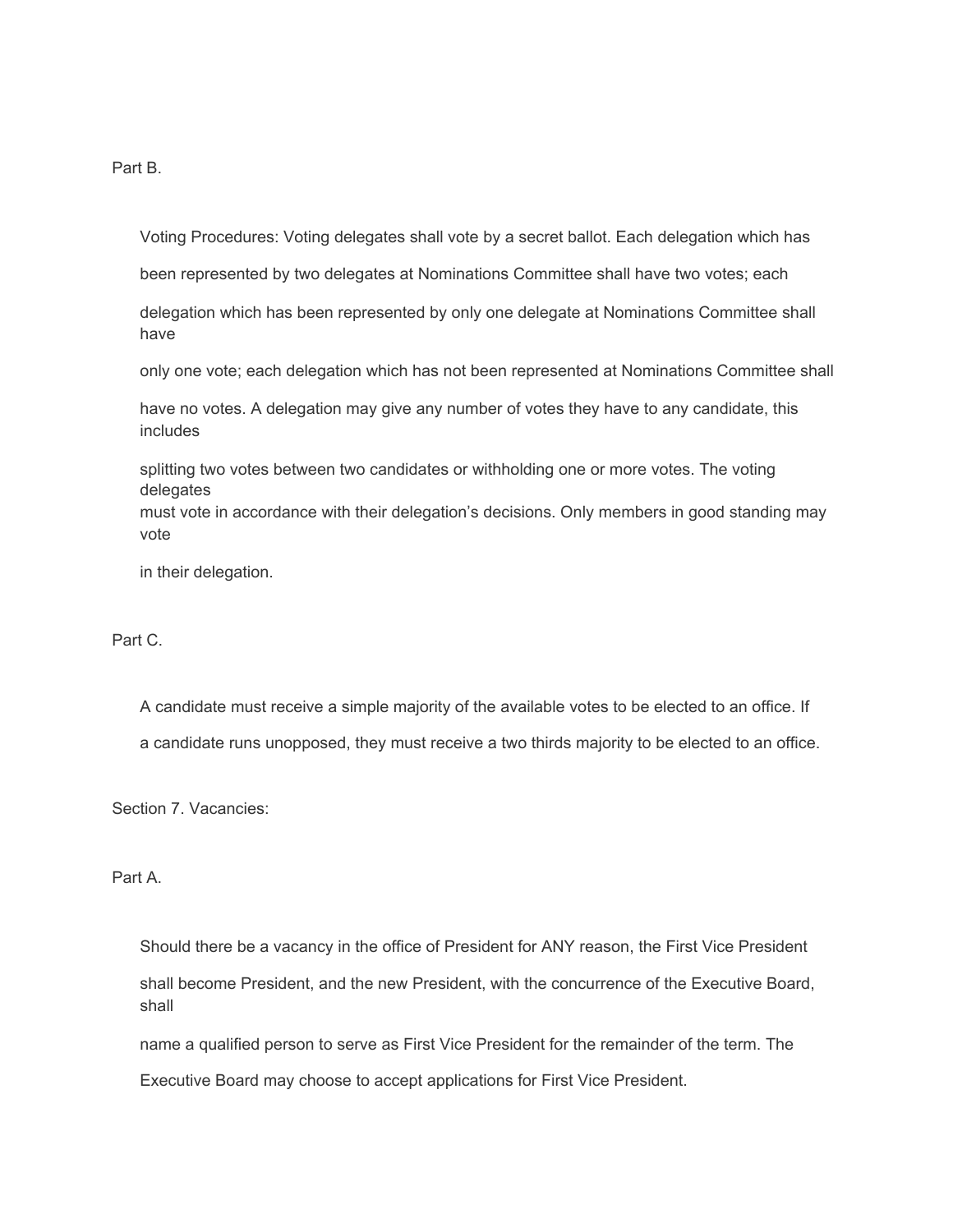Part B.

Should there be a vacancy in any office other than that of President, for ANY reason, the Executive Board shall name a qualified person (as stated in Article V, Section 3, Part A) to serve in said office for the remainder of the term. The Executive Board may choose to accept applications for he vacant office.

Section 8. Removal from Office:

Part A.

Grounds for Removal: The Kentucky Junior Classical League shall have the power to remove any of its officers as provided in this section. The grounds for such removal shall be the infraction of the convention rules and/or serious negligence in the discharge of the duties of that office.

Part B.

Removal Procedures: The following procedures shall be followed in all proceedings leading

to the possible expulsion of an officer and shall not extend more than sixty days from the time of the

resolution.

1. A resolution by the Executive Board to consider the removal of an officer can be introduced by

any member of the Executive Board or by a petition bearing the signatures of two thirds of the

officers of at least three local chapters.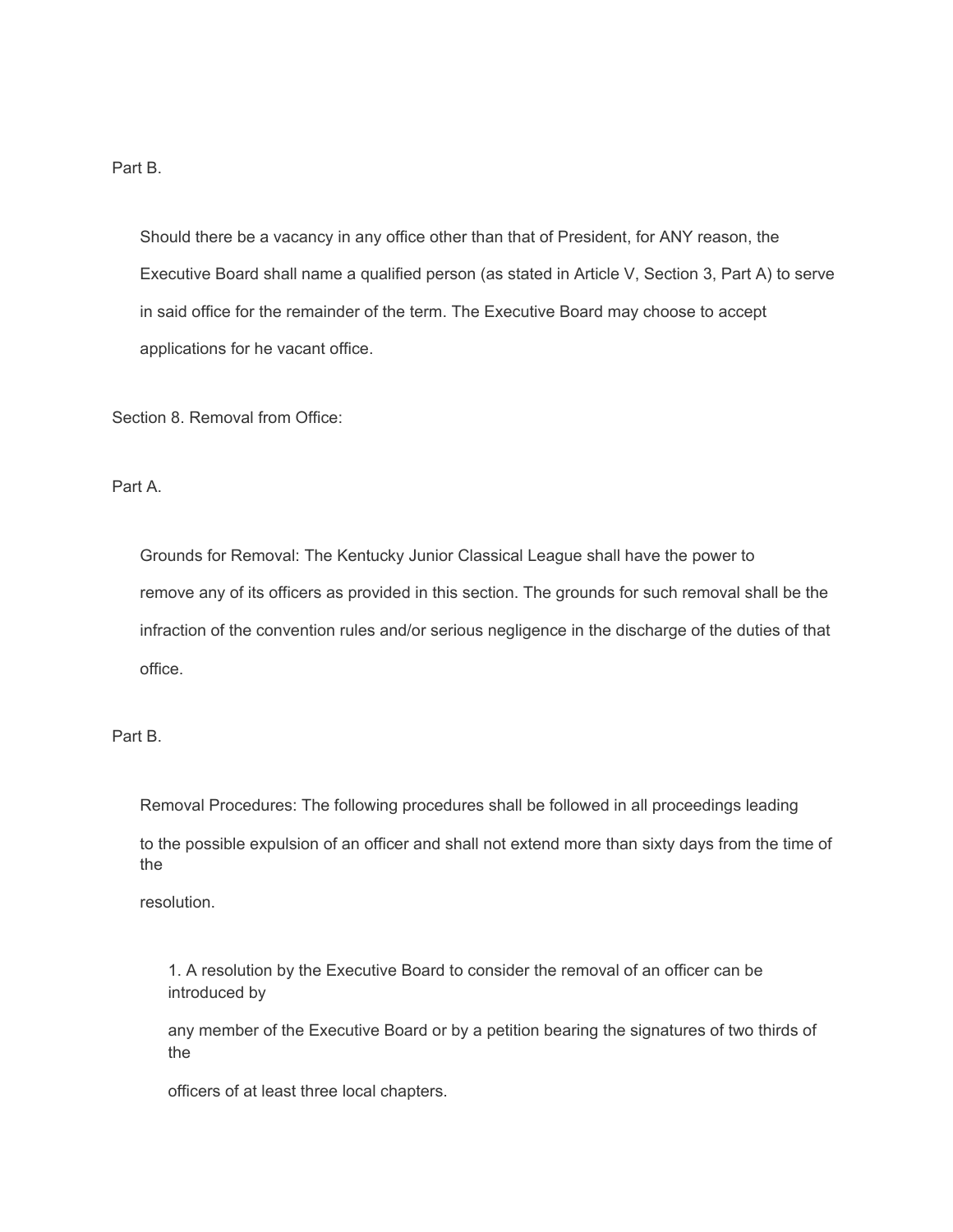2. If said resolution to consider the removal of an officer should pass the Executive Board by a two thirds majority, that same officer's sponsor that adequate defense shall be permitted to the officer via telephone, letter (via hand delivery, electronic or other form of mail), or in person to all those who shall vote on the questions of his/her removal. No vote shall be taken to remove that officer until his/her sponsor is satisfied that any defense to be provided has been done so satisfactorily by the officer facing possible removal. No officer shall be denied proceedings in his/her defense.

3. After the officer in question has finished his/her defense, a two thirds majority vote of the Executive Board will be required to remove the officer.

## **Article VI**

Voting: All business not covered in the Constitution shall be voted upon as follows: Each chapter shall be allowed two votes. Those votes shall be cast by two representatives previously elected by the representatives' chapters; if only one delegate is present at the state convention, only one vote shall be allowed to that chapter.

## **Article VII**

Amendments:

Section 1. Constitutional Amendments:

The Kentucky Junior Classical League Parliamentarian, with the assistance of the state chair, shall